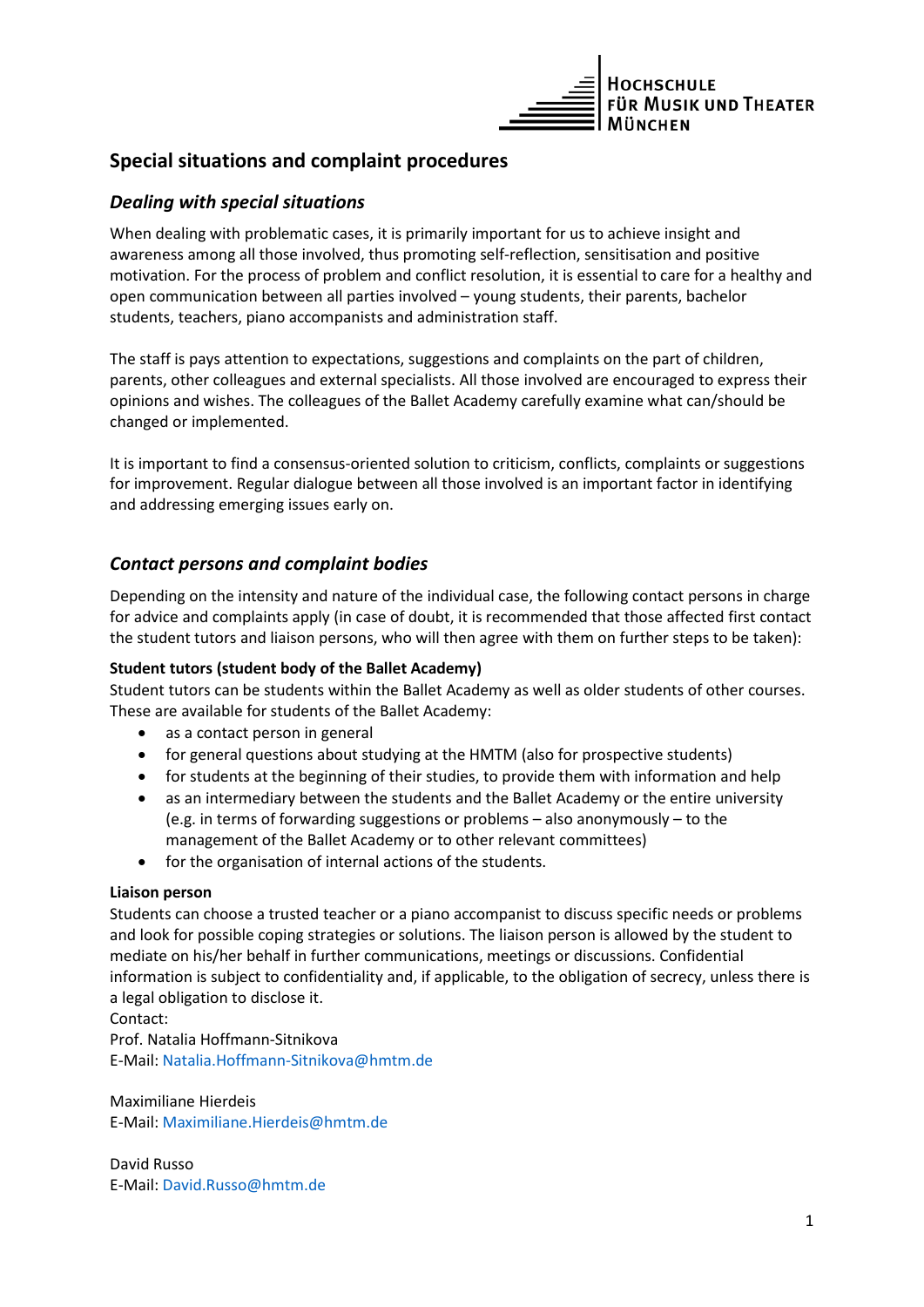

Prof. Mark Pogolski E-Mail: [Mark.Pogolski@hmtm.de](mailto:Mark.Pogolski@hmtm.de)

### **Dance physician**

In case of physical stress or psychosomatic symptoms, the dance physician at the Ballet Academy is available. Taking care of the physical and psychological well-being of each student is of central importance. In this respect, the medical and physiotherapeutic care is to be further expanded.

Contact: Mark Geifes E-Mail: Marc.Geifes@hmtm.de

### **Board of the Ballet Academy**

The board of directors consists of the head of the institute (chair), his/her deputy and three further members. According to the bylaws of the HMTM ( $\S$  17), the members of the Board are appointed by the University management. The chairperson or his/her deputy acts on behalf of the board of directors and represents it externally. The governing body decides on all fundamental matters of the Ballet Academy, represents it without prejudice to the rights of the University management vis-à-vis the organs of the university and ensures that the Academy can fulfil its duties properly. The Board of Directors is the highest authority within the Ballet Academy for resolving disputes and complaints. The functions of the governing body include:

- advice for students, teachers and staff of the Ballet Academy
- internal and external communication of goals and visions for the Ballet Academy, agreed upon with the entire teaching staff
- organisation of further education and training measures
- organisational issues, financial planning and budget.

### Contact:

Prof. Jan Broeckx (Director oft he institute) E-Mail: Jan.Broeckx@hmtm.de

Simone Geiger Liebreich E-Mail[: Simone.Geiger-Liebreich@hmtm.de](mailto:Simone.Geiger-Liebreich@hmtm.de)

Prof. Natalia Hoffmann-Sitnikova (Vice Director of the institute) E-Mail[: Natalia.Hoffmann-Sitnokova@hmtm.de](mailto:Natalia.Hoffmann-Sitnokova@hmtm.de)

Prof. Mark Pogolski E-Mail[: Mark.Pogolski@hmtm.de](mailto:Mark.Pogolski@hmtm.de)

Prof. Olivier Vercoutère E-Mail: Olivier.Vercoutere@hmtm.de

### **Parents' Council (for the Junior Study Course students)**

The parents of the Junior Study Course students are regarded as important cooperation partners in the educational work of the Ballett Academy. To promote optimal cooperation, a parents' council is elected once a year. The parents' council should consist of at least two persons and two deputies. The meetings of the parents' council take place at least twice a year. Extraordinary meetings can also be convened for important topics. Tasks of the parents' council are:

- representation of the parents of the young students
- organisations of parent meetings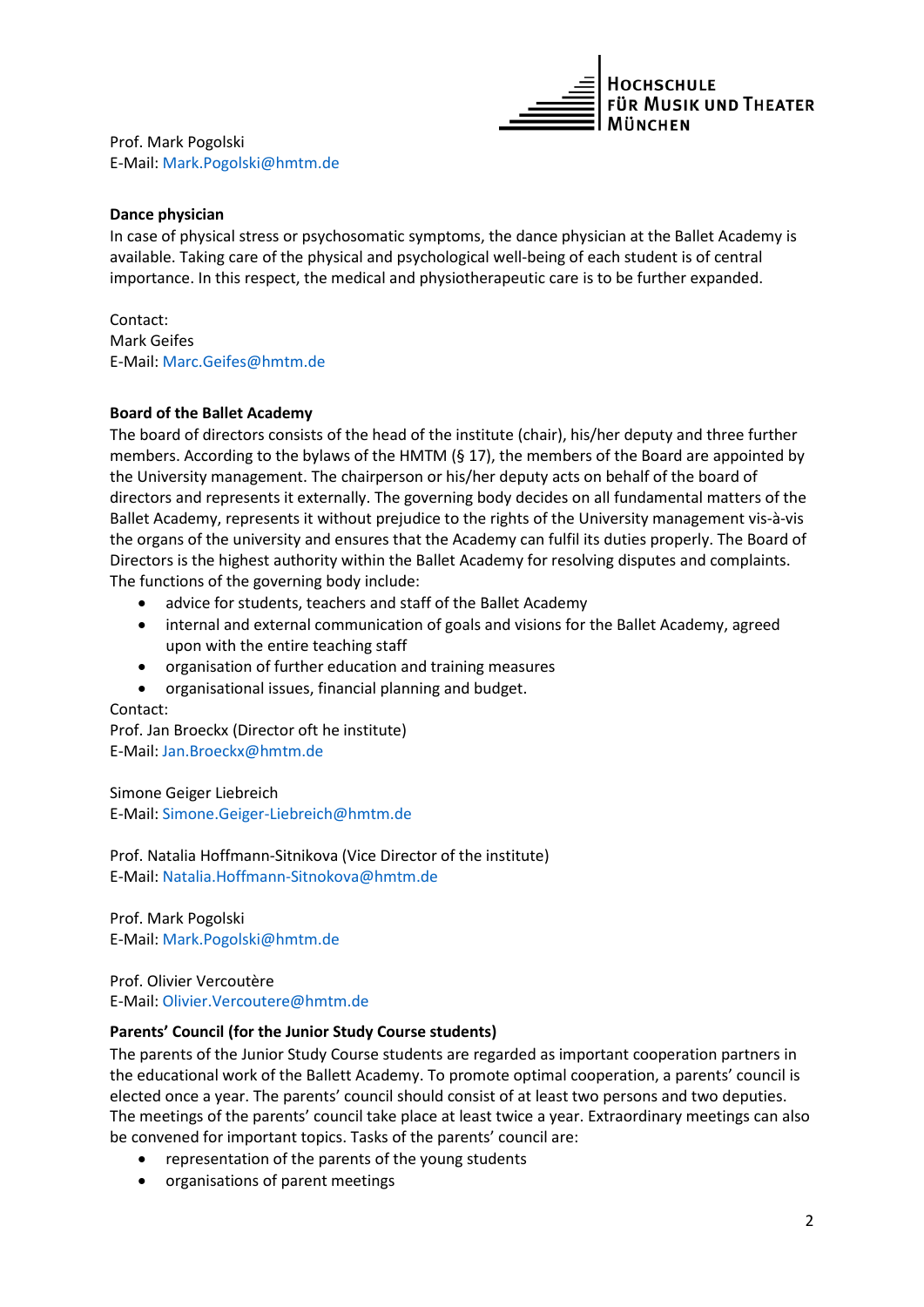

- participation in parents' evenings together with the management committee
- contacts with individual parents as well as with the board of directors or individual teachers for specific problematic cases and complaint procedures
- meetings with the Board of the Ballet Academy (at least once per semester).

The parents' council also has an advisory function, e.g. for further development of initiatives, spatial and material equipment, teaching times, planning of events, etc.

The Ballet Academy must provide the Parents' Council with appropriate information so that it can exercise its advisory and mediating function.

*Practical advice on how to deal with problematic issues affecting young students:* In the case of expected critical discussions with the parents, it is advisable to involve a liaison person in order to be able to access the information of a third person, if necessary. Professionalism must be maintained in all discussions. The conversation partner is to be taken seriously – regardless of the topic and the intensity of feelings/needs on all sides. Constructive cooperation for the well-being of

the child is the main focus in relation to young students. It is important to clarify the mutual points of view and to work towards a consensus.

### **Women's Representative and Commissioner for Gender Equality**

The women's representative of the HMTM and her deputies are available to students and teachers for confidential discussions and advice. Employees of the administration can contact the Commissioner for Equal Opportunities. All commissioners inform, advise and support (discreetly and anonymously) in concrete cases of sexual harassment (also among students and regardless of gender), discrimination or assaults of any kind.

### Contact:

Women's representative: Prof. Dr. Sonja Stibi Substitutional Women's Represantative: Prof. Sibylle Höhnk Substitutional Women's Represantative: Prof. Andreas Puhani E-Mail: frauenbeauftragte@hmtm.de

Commissioner for Equal Opportunitues: N.N. E-Mail: gleichstellung@hmtm.de

### **Dean of Studies**

The Dean of Studies is the contact person for students, particularly in the case of problems relating to their course of studies or in light of perceived shortcomings in the quality of teaching. It is also the responsibility of the Dean of Studies to hold any necessary discussions with the relevant teaching colleagues and to clarify the respective concerns. The Dean of Studies maintains contact with the student council in order to be timely informed about problems that are being perceived by students in their study programs.

He/she is available for teachers who wish to discuss topics concerning the implementation of their courses. If necessary, the Dean of Studies will speak with the head of the respective institute or department to ensure that the courses offered comply with the study regulations and that students are adequately supervised.

The Dean of Studies is responsible for the evaluation of teaching, including student assessments. It is responsible for the organisation of quality assurance processes in the area of teaching evaluation. It is responsible for the preparation, implementation and evaluation of these processes and works closely with the Quality Management Office. If the evaluation reveals quality problems in individual courses, an evaluation meeting is held with the respective teacher.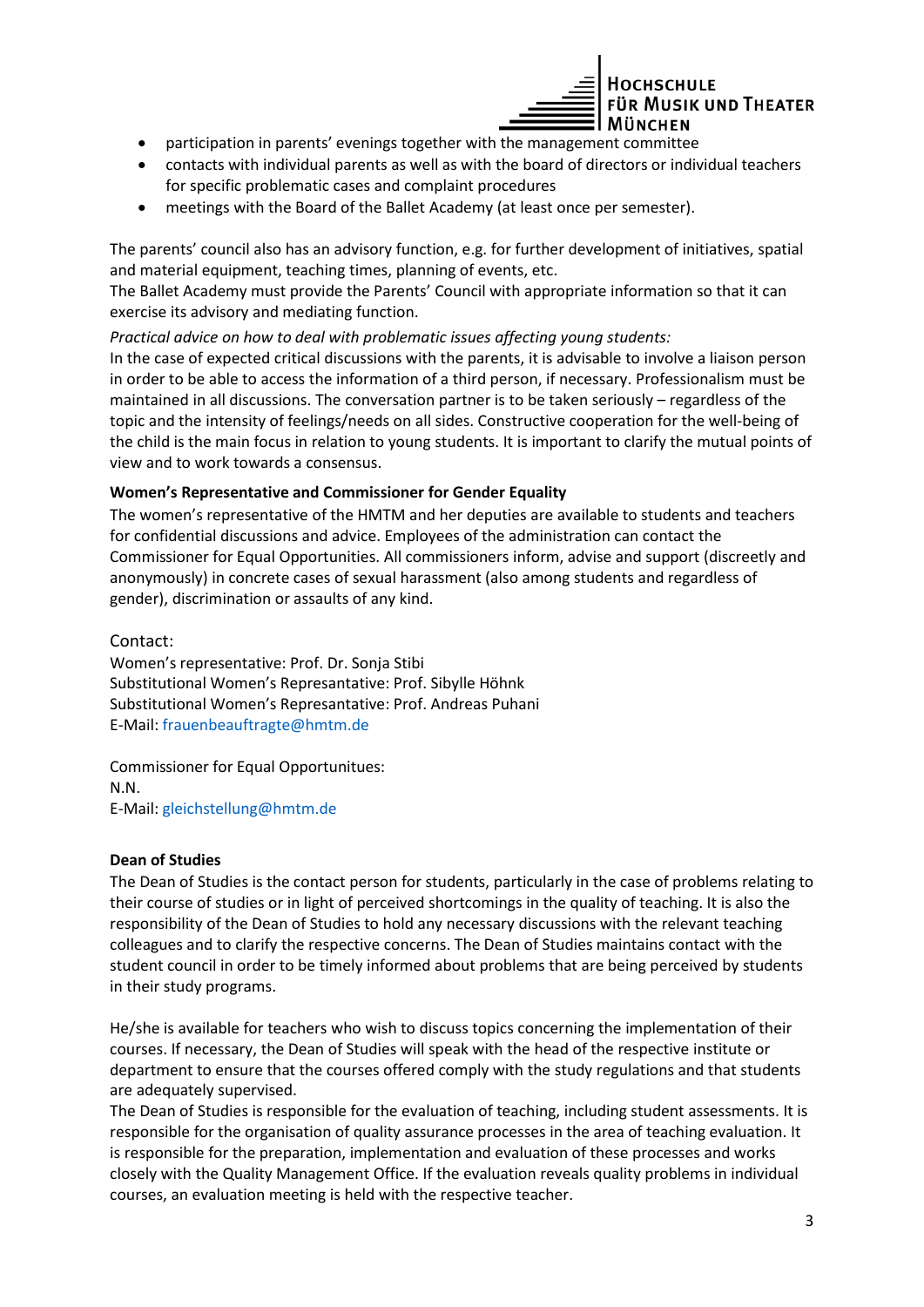

The Dean of Studies also plays a central role in the planning and implementation of professional development initiatives for teachers. Here, the Dean of Studies has a special opportunity to draw conclusions from the feedback from students and teachers as well as from the evaluation results and

to make substantial recommendations so that the quality and diversity of teaching at the HMTM can continue to improve.

Dean of students Prof. Mi-kyung Lee Tel.: 0173/630 8691 E-Mail: studiendekanat@hmtm.de Consultation hours: On appointment by E-Mail or telephone

Dean of students Prof. Dr. Andrea Sangiorgio Zimmer L 212 · Luisenstraße 37a Tel.: 089/289-27869 E-Mail: studiendekanat@hmtm.de Consultation hours: Wednesday 1m-2pm (reservation in advance by E-Mail or telephone)

### **Student representatives (at University level)**

The members of the student council of the HMTM represent the interests and concerns of all students in the two most important committees of the university, the senate and the university council, as well as in other committees such as the library or scholarship awarding committees. They try to eliminate possible communication problems between the different university groups and strive to create the most pleasant atmosphere for studying. The student representatives work together with the student tutors to help new and especially foreign students familiarise with the University. They work closely with the Study Grant Commission in order to make the best possible use of the funds.

### **University management**

The University management consists of the president of the HMTM, the vice president\* and the chancellor of the University. In matters of great urgency and importance, the University management is the highest instance that can be addressed.

Contact: Prof. Dr. Bernd Redmann (President) E-Mail: Bernd.Redmann@hmtm.de

Prof. Christiane Iven (Vice President) E-Mail: Christiane.Iven@hmtm.de

Prof. Klaus Mohr (Vice President) E-Mail[: Klaus.Mohr@hmtm.de](mailto:Klaus.Mohr@hmtm.de)

Prof. Dirk Mommertz (Vice President) E-Mail[: Dirk.Mommertz@hmtm.de](mailto:Dirk.Mommertz@hmtm.de)

Dr. Alexander Krause (Chancellor) E-Mail: Alexander.Krause@hmtm.de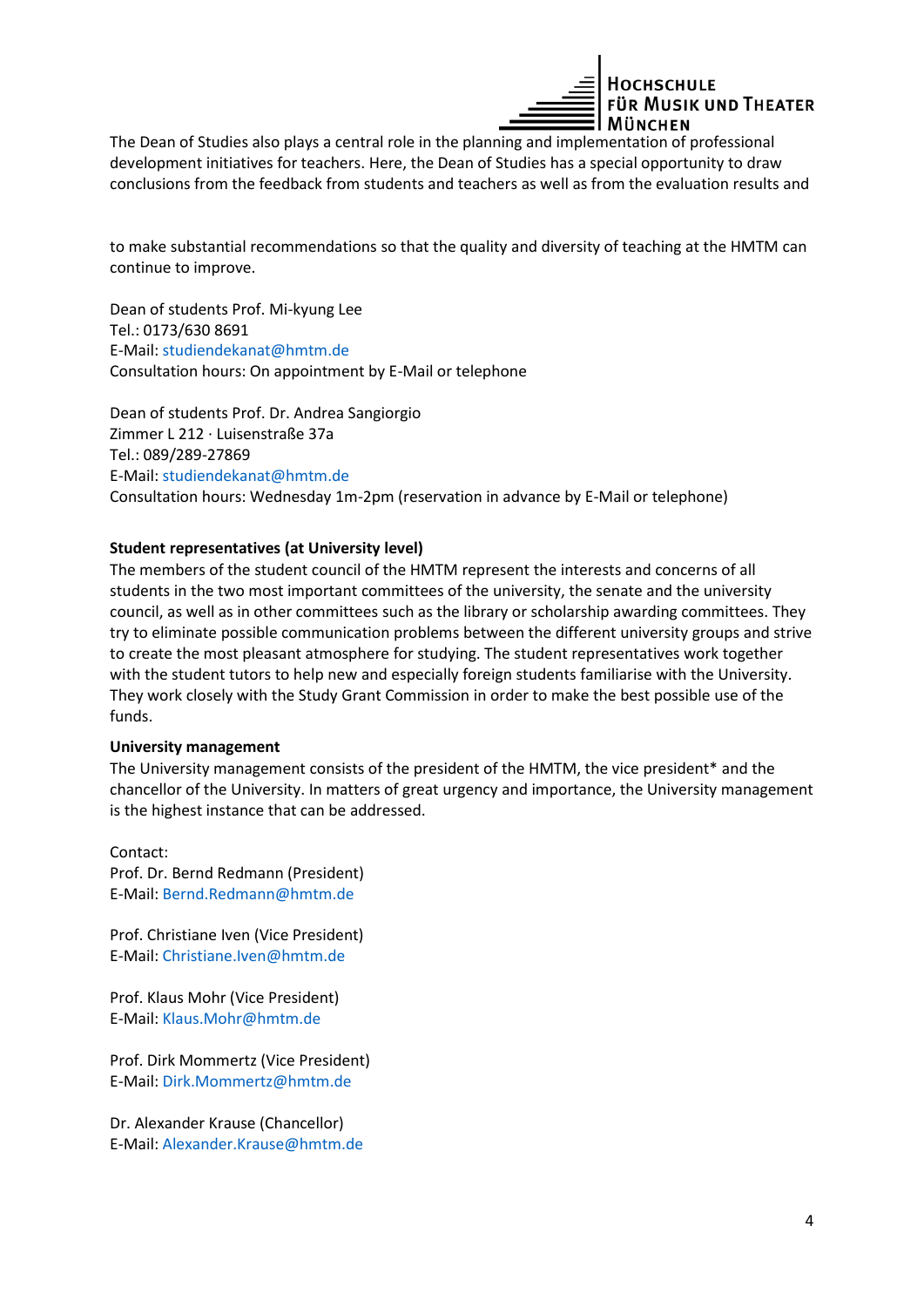

### **External ombudsman offices**

Sometimes it can be helpful to seek advice outside the university structures. For this reason, the University has set up external ombudsman offices for those affected by abuse of power, sexual harassment or violence: The Munich Women's Emergency Hotline is available for a free anonymous initial psychological consultation. Antje Brandes offers a free initial legal consultation. The costs for an initial consultation are covered by the HMTM.

Counseling Center – Women's Emergency Hotline Munich. We offer confidential, free and anonymous counseling. Contact: Ms. Sabrina Courtial, graduate psychologist and psychological psychotherapist Tel: 089-763737 (Mo-Fr: 10am-1pm und 3pm-9pm) E-Mail[: info@frauennotruf-muenchen.de](mailto:info@frauennotruf-muenchen.de) Homepage: https://frauennotruf-muenchen.de/ Onlineberatung:<https://frauennotruf-muenchen.beranet.info/>

A free initial legal consultation is offered by attorney Antje Brandes. The costs for an initial consultation are covered by the HMTM. Contact via the Dean of Studies! E-Mail: studiendekanat@hmtm.de

# *Complaints procedures*

The complaint procedure is based on the guidelines against abuse of power, discrimination, sexual harassment and violence at the HMTM. The following information and regulations are taken from this document in summary form.

### **Simple complaint**

The simple complaint, i.e. complaints that can be resolved informally, can be brought to the contact persons named above. The procedure is as follows:

- Making an appointment for a confidential initial consultation with the student tutors or liaison persons of the Ballet Academy, in which the topic will be discussed. If necessary, information is also provided on rights, procedures and options for action, and reference is made to the formal complaints procedure in accordance with these guidelines (as described below).
- In the initial consultation, a further course of action is jointly determined.
- If necessary, a meeting is to be scheduled with all those involved, including the relevant contact persons.
- Depending on the case, the Ballet Academy's Board, the Dean of Studies or the University management may be contacted.
- If necessary, professional mediators from outside the University can also be called in to agree on a procedure acceptable to all parties involved.

The contact person involved is responsible for arranging and implementing the necessary meetings, participants and further procedures as quickly as possible. This also applies to a formal complaints procedure (as described below), if the gravity of the matter requires it. Anonymity wishes and protection needs of the persons concerned must be guaranteed.

### **Official complaint**

A simple complaint could be transferred to the formal complaint procedure where it is deemed necessary. The procedure in these cases is as follows: